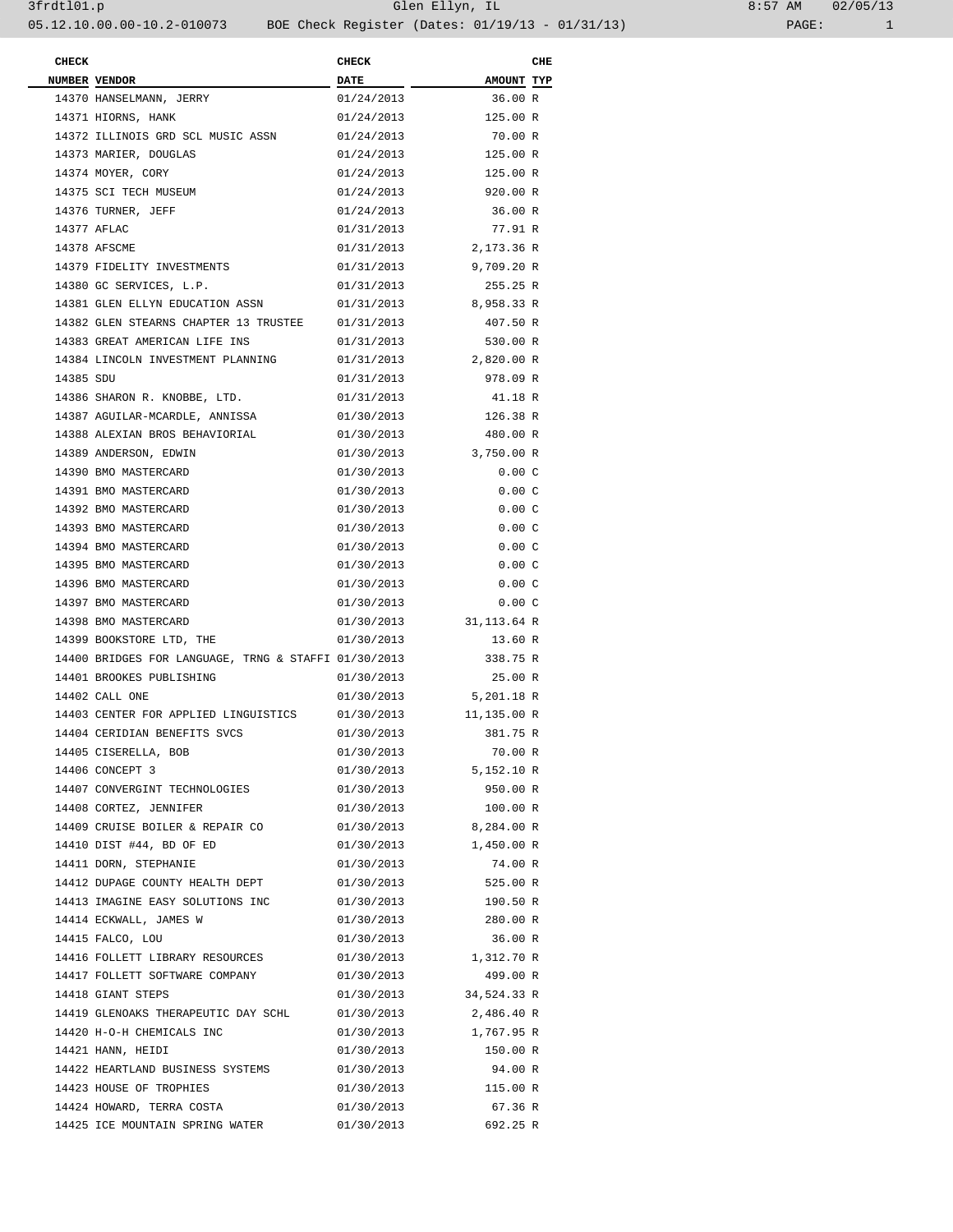| 8:57 AM |       | 02/05/13 |  |
|---------|-------|----------|--|
|         | PAGE: |          |  |

| <b>CHECK</b>      |                                         | <b>CHECK</b> |                        | CHE |
|-------------------|-----------------------------------------|--------------|------------------------|-----|
|                   | NUMBER VENDOR                           | <b>DATE</b>  | AMOUNT TYP             |     |
|                   | 14426 JOSTENS                           | 01/30/2013   | 6,400.00 R             |     |
|                   | 14427 KRAUSE, DON                       | 01/30/2013   | 36.00 R                |     |
|                   | 14428 LEGO EDUCATION                    | 01/30/2013   | 224.94 R               |     |
|                   | 14429 LINDEN OAKS HOSPITAL TUTORING     | 01/30/2013   | 376.80 R               |     |
|                   | 14430 LINDFORS, RON                     | 01/30/2013   | 36.00 R                |     |
|                   | 14431 LITTLE FRIENDS INC                |              | 01/30/2013 5,156.64 R  |     |
|                   | 14432 MACGILL & CO, WM V                | 01/30/2013   | 270.72 R               |     |
|                   | 14433 MARQUARDT SCHOOL DISTRICT 15      | 01/30/2013   | 60.00 R                |     |
|                   | 14434 MCCLUSKEY, CHARLIE                | 01/30/2013   | 159.60 R               |     |
|                   | 14435 METRO PROFESSIONAL PRODUCTS       |              | 01/30/2013 3,729.41 R  |     |
|                   | 14436 MUSIC & ARTS CENTER               | 01/30/2013   | 120.00 R               |     |
|                   | 14437 NAPERVILLE CENTRAL HIGH SCL       | 01/30/2013   | 350.00 R               |     |
|                   | 14438 NCS PEARSON                       | 01/30/2013   | 445.20 R               |     |
|                   | 14439 NEHLS, JEANNE                     | 01/30/2013   | 35.00 R                |     |
|                   | 14440 OFFICE DEPOT                      | 01/30/2013   | 779.73 R               |     |
|                   | 14441 ORIENTAL TRADING CO               | 01/30/2013   | 67.74 R                |     |
|                   | 14442 PAGE, TOM                         | 01/30/2013   | 72.00 R                |     |
|                   | 14443 PAR INC                           |              | 01/30/2013 362.88 R    |     |
|                   | 14444 PEPPERS, BOB                      | 01/30/2013   | 36.00 R                |     |
|                   | 14445 PEPPER, J W & SONS                | 01/30/2013   | 299.98 R               |     |
|                   | 14446 PLANK ROAD PUBLISHING INC         | 01/30/2013   | 152.20 R               |     |
|                   | 14447 QUINLAN & FABISH MUSIC            | 01/30/2013   | 204.00 R               |     |
|                   | 14448 RAPID RIBBONS                     | 01/30/2013   | 221.80 R               |     |
|                   | 14449 ROSENTHAL, RICK                   | 01/30/2013   | 36.00 R                |     |
|                   | 14450 SCHOLASTIC INC                    |              | 01/30/2013 2,950.00 R  |     |
|                   | 14451 SCHOLASTIC LIBRARY PUBLISHING     | 01/30/2013   | 977.49 R               |     |
|                   | 14452 SCHOOL SPECIALTY                  | 01/30/2013   | 1,218.64 R             |     |
|                   | 14453 SIGN IDENTITY                     | 01/30/2013   | 47.00 R                |     |
|                   | 14454 STAPLES ADVANTAGE                 | 01/30/2013   | 160.00 R               |     |
|                   | 14455 STARWALK KIDSMEDIA                | 01/30/2013   | 595.00 R               |     |
|                   | 14456 TOWNTEES                          | 01/30/2013   | 376.95 R               |     |
|                   | 14457 TURNER, JEFF                      | 01/30/2013   | 36.00 R                |     |
|                   | 14458 UNITED ANALYTICAL SERV            | 01/30/2013   | 500.00 R               |     |
|                   | 14459 VORTEX COMMERCIAL FLOORING        |              | 01/30/2013 30,840.97 R |     |
|                   | 201200271 AXA EQUITABLE LIFE INS CO     | 01/31/2013   | 19,738.72 W            |     |
|                   | 201200272 CERIDIAN BENEFITS SVCS        | 01/31/2013   | 4,828.44 W             |     |
|                   | 201200273 ILL MUNICIPAL RETIREMENT FUND | 12/28/2012   | 62,367.13 W            |     |
|                   | 201200274 ILLINOIS DEPT OF REVENUE      | 01/31/2013   | 46,294.10 W            |     |
|                   | 201200275 INTERNAL REV SERVICE          | 01/15/2013   | 179,275.35 W           |     |
| 201200276 T H I S |                                         | 01/31/2013   | 15,085.32 W            |     |
|                   | 201200277 TEACHERS RETIREMENT SYSTEM    | 01/31/2013   | 95,215.02 W            |     |
|                   | 201200278 V A L I C                     | 01/31/2013   | 4,586.33 W             |     |
|                   |                                         |              |                        |     |

Totals for checks 623,498.81